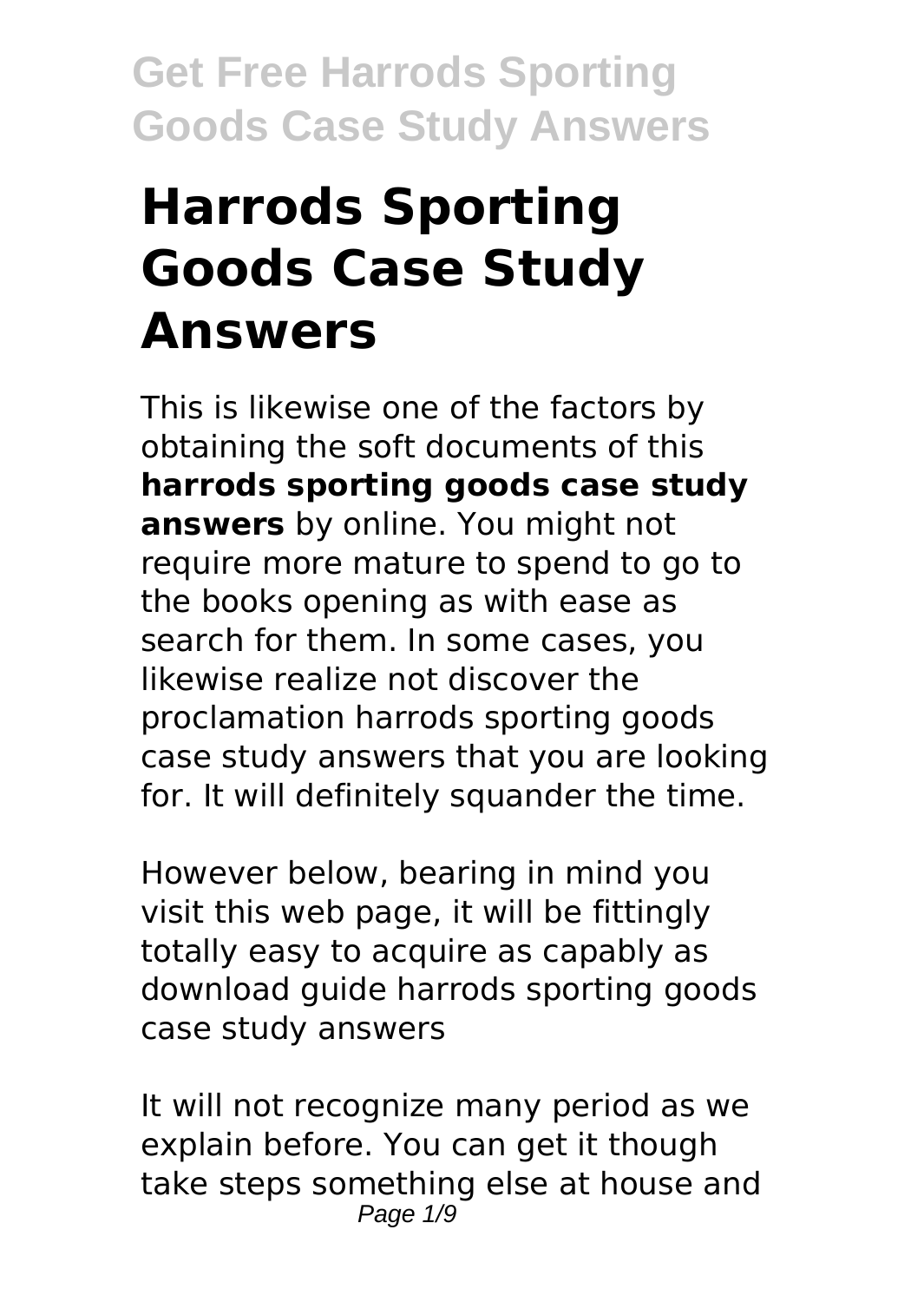even in your workplace. appropriately easy! So, are you question? Just exercise just what we come up with the money for below as without difficulty as evaluation **harrods sporting goods case study answers** what you as soon as to read!

In 2015 Nord Compo North America was created to better service a growing roster of clients in the U.S. and Canada with free and fees book download production services. Based in New York City, Nord Compo North America draws from a global workforce of over 450 professional staff members and full time employees—all of whom are committed to serving our customers with affordable, high quality solutions to their digital publishing needs.

#### **Harrods Sporting Goods Case Study**

Small Leather Goods Belts Scarves Sunglasses Tech Accessories Other Accessories Men. Back. New Arrivals. New Arrivals. Back New In Gifts for Him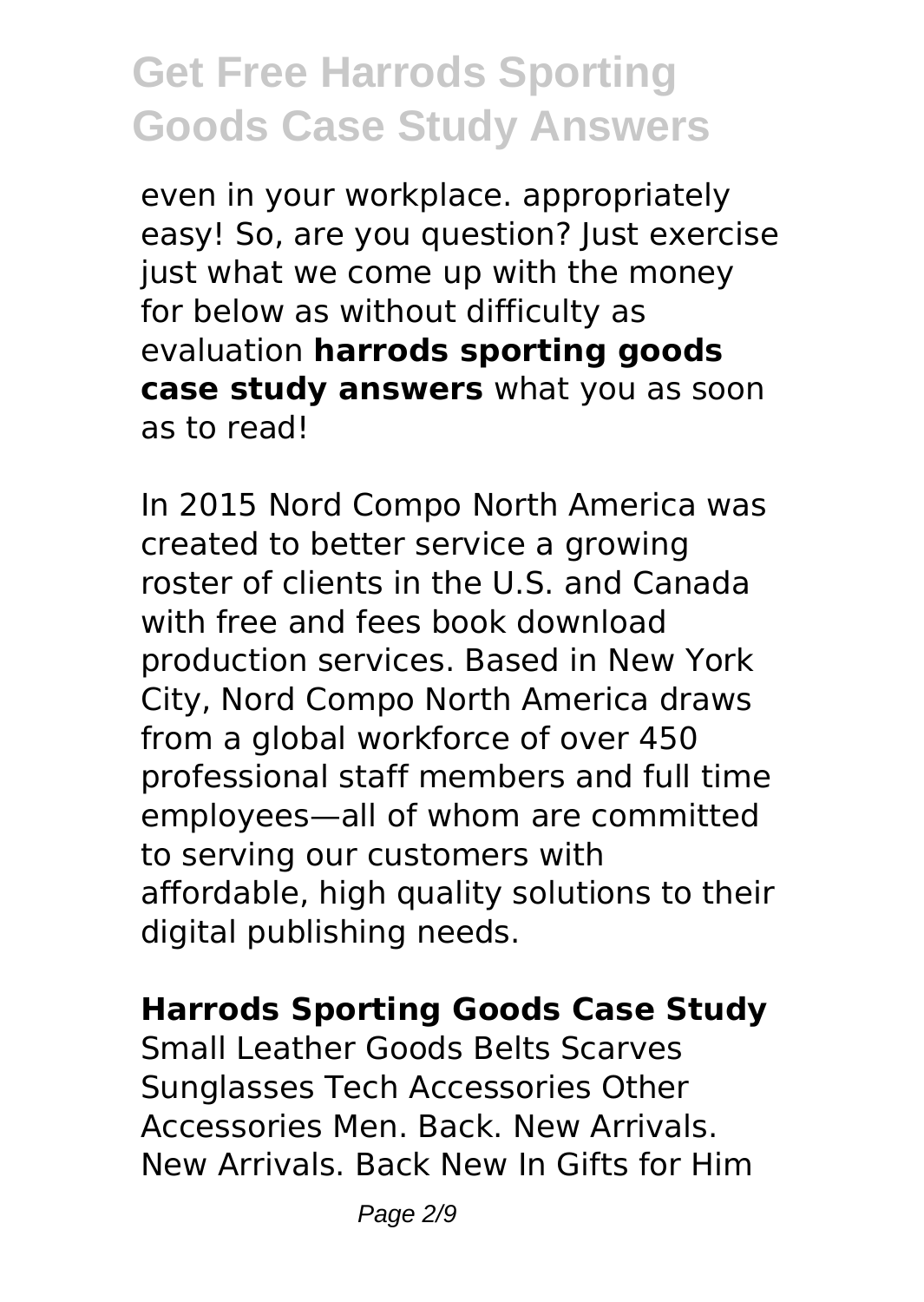Spring Summer 2022 TK-360 Disney x Givenchy Ready-to-Wear. Ready-to-Wear. Back T-Shirts Shirts Sweatshirts & Hoodies Outerwear & Blousons Shorts Denim Pants Jackets & Coats Knitwear Underwear Bags.

### **Givenchy official site | GIVENCHY Paris**

Thank you for making Chowhound a vibrant and passionate community of food trailblazers for 25 years. We wish you all the best on your future culinary endeavors.

#### **Chowhound**

This is London magazine has been established for over 65 years, providing readers with information about events, exhibitions, music, concerts, theatre and dining. As life returns to normal, Londoners are heading back into the Capital and many visitors are already coming from further afield.

### **This is London Magazine**

Page 3/9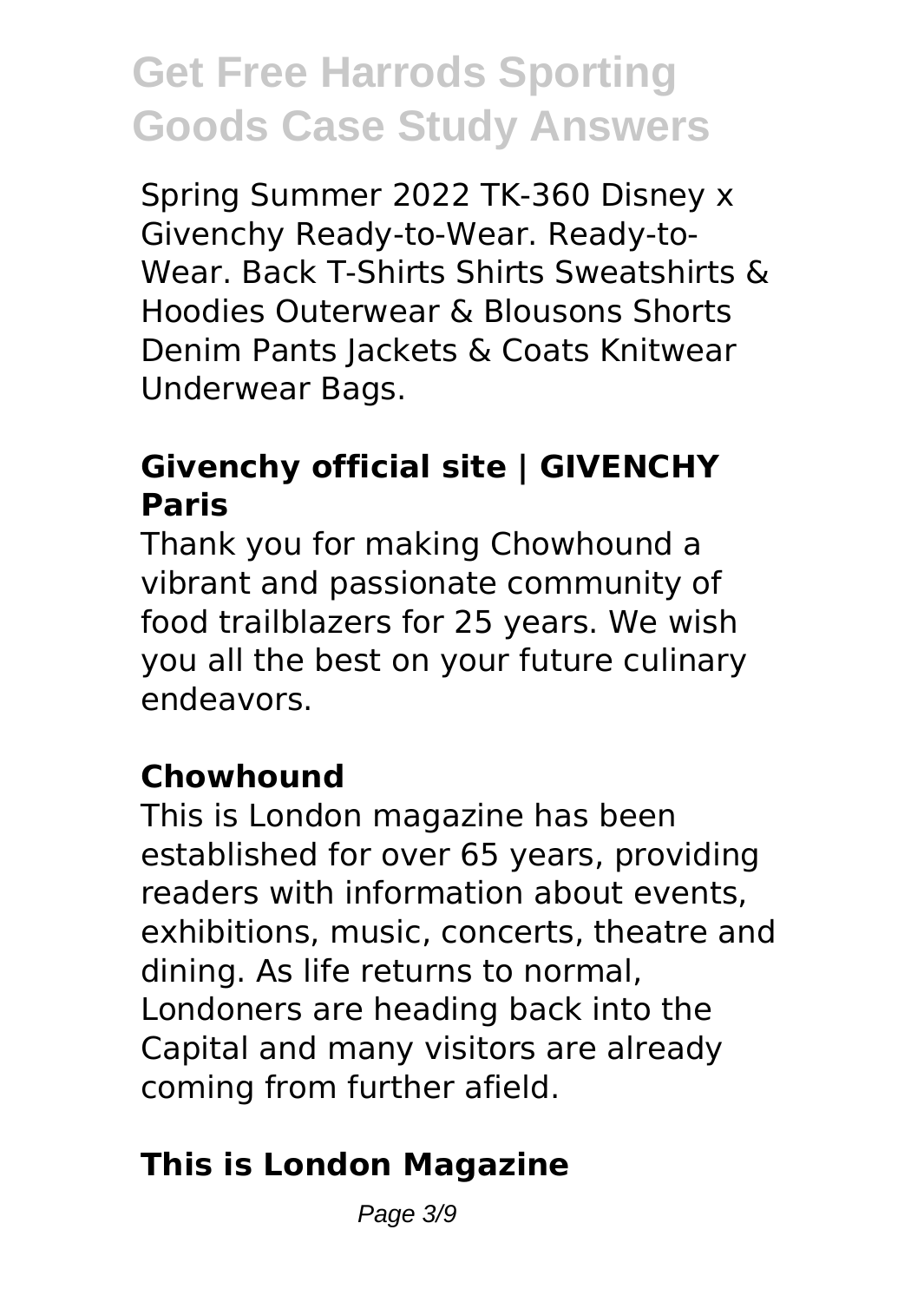STUDY PROTOCOLS REQUIRING ETHICS APPROVAL; eRA pre-awards approval process. The Pre-awards section of the electronic Research Administration (eRA) system was created to streamline and standardise UCT's current grant application and submission processes. ... no further re-negotiation with funders is required as is often the case at present ...

#### **Procedure: Internal Review, Research Proposals and Study Protocols**

Retail is the sale of goods and services to consumers, in contrast to wholesaling, which is sale to business or institutional customers.A retailer purchases goods in large quantities from manufacturers, directly or through a wholesaler, and then sells in smaller quantities to consumers for a profit.Retailers are the final link in the supply chain from producers to consumers.

### **Retail - Wikipedia**

Page  $4/9$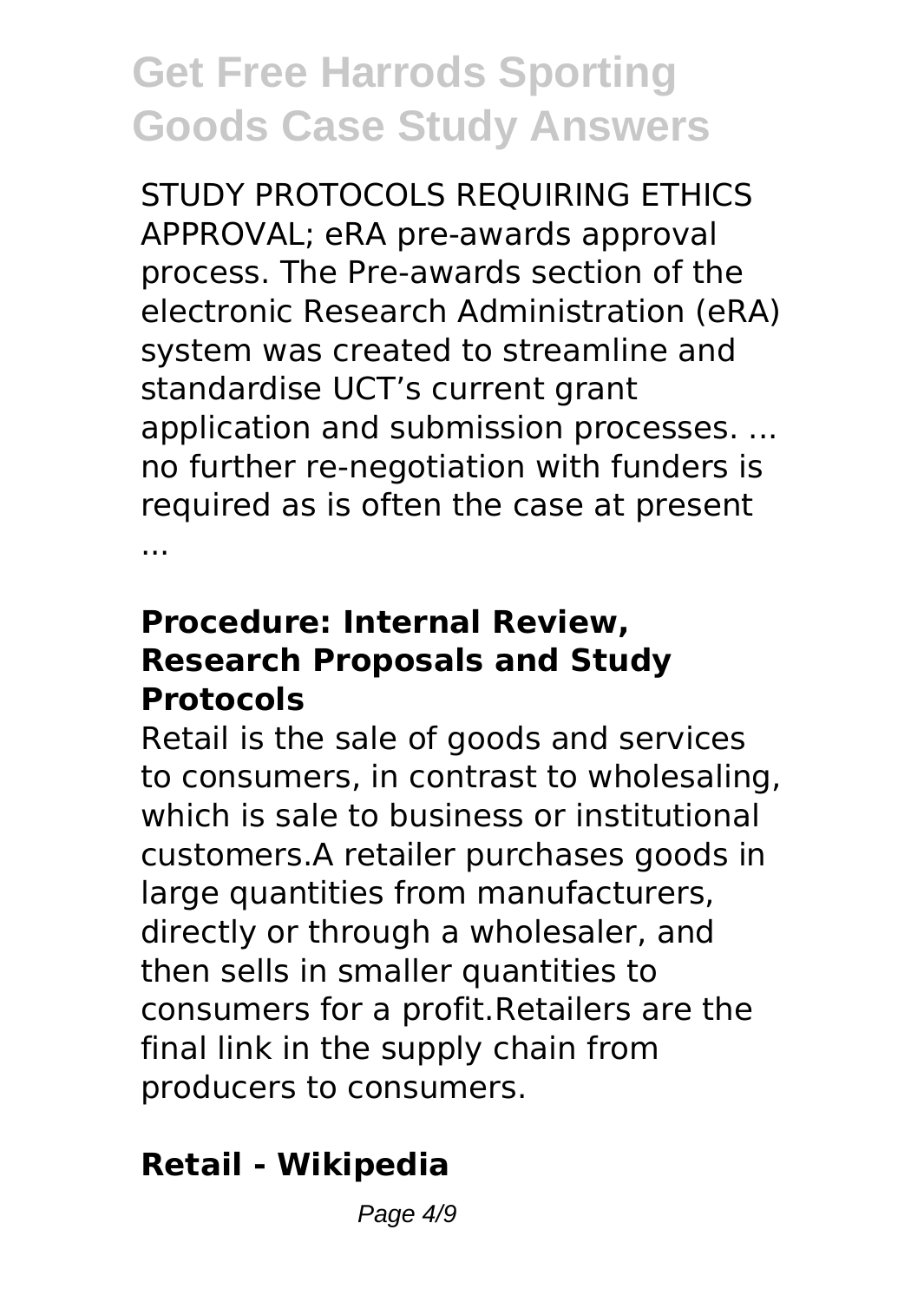Sporting event Nike. Association with the best in sports. ... Case Study – Counselling on the Internet: a new innovation. Cannon Counselling is amongst the most highly regarded counselling practices in Western Australia. ... Harrods. Posted on February 3, 2004 December 27, 2015 Categories \* All Marketing Exercises

#### **\* All Marketing Exercises Archives - Marketing Teacher**

The modern Olympic Games are the world's foremost multi-sports event. They are the largest sporting celebration in terms of the number of sports on the programme, the number of athletes present and the number of people from different nations gathered together at the same time, in the same place, in the spirit of friendly competition.

#### **IOC - International Olympic Committee | Olympics.com**

Password requirements: 6 to 30 characters long; ASCII characters only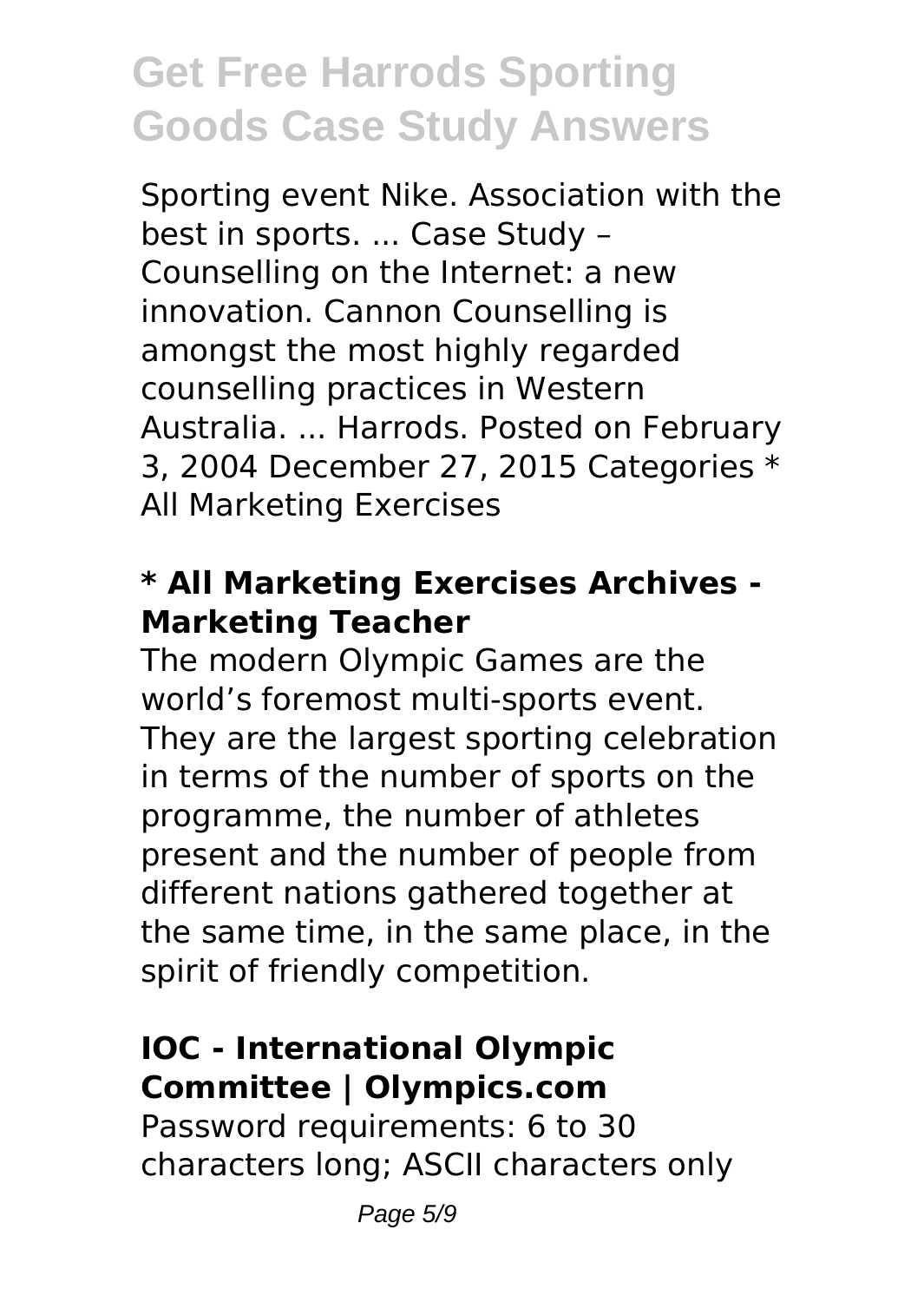(characters found on a standard US keyboard); must contain at least 4 different symbols;

### **Join LiveJournal**

Enter the email address you signed up with and we'll email you a reset link.

#### **(PDF) The New Strategic Brand Management - Academia.edu**

We would like to show you a description here but the site won't allow us.

#### **LiveInternet @ Статистика и дневники, почта и поиск**

We would like to show you a description here but the site won't allow us.

### **Access Denied - LiveJournal**

About us. Richemont is a family-spirited Group, enabling its Maisons and businesses to grow while staying true to their heritage

#### **Press releases and news - Richemont**

Page 6/9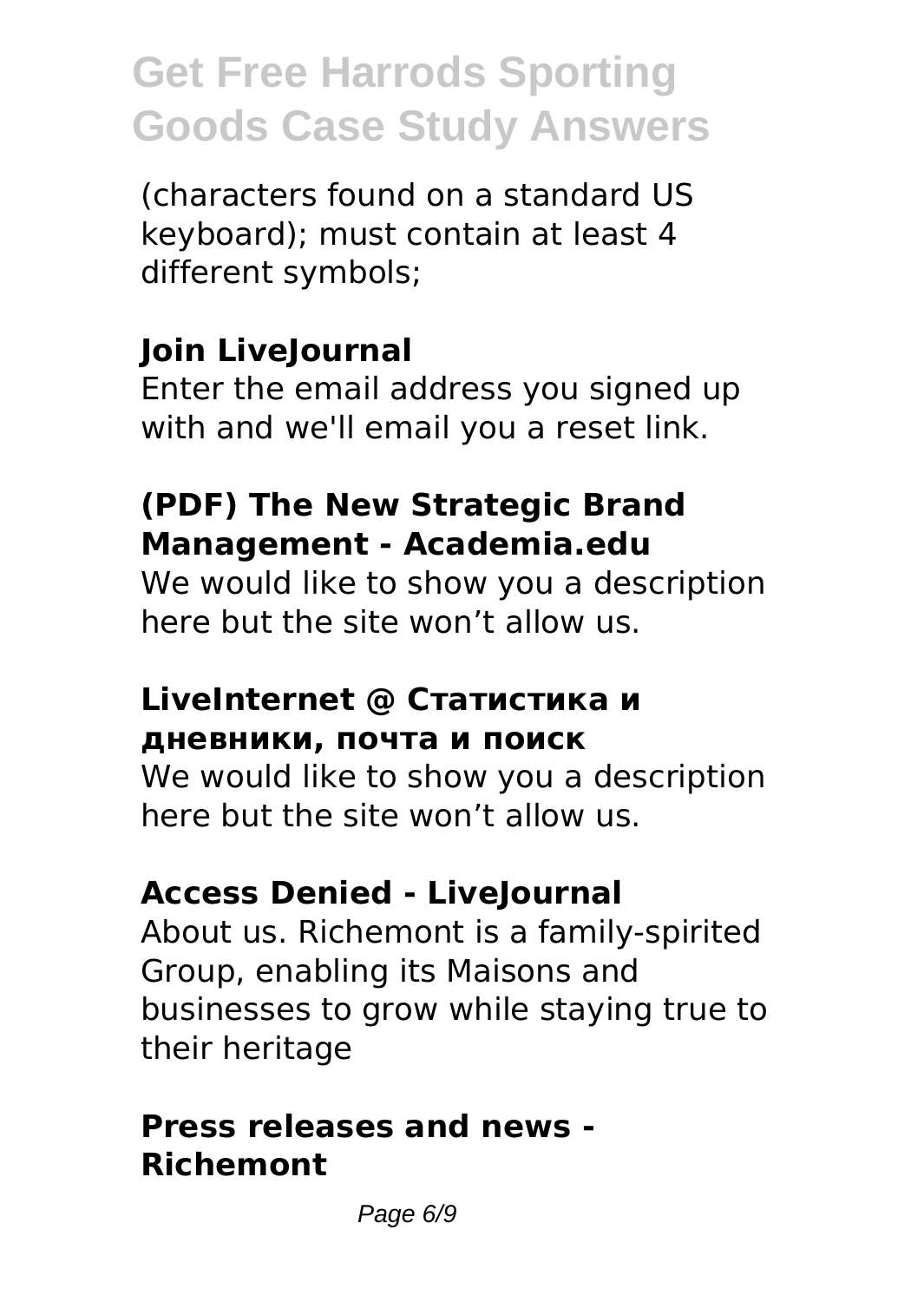Kimberly Ann Brock, 32, Menominee was sentenced to 42 months to 20 years in prison for operating a Methamphetamine Laboratory and 42 months to seven years in prison for delivery of Suboxone. Brock plead guilty on July 9, 2021, to the drug charges. The incident occurred on January 27, 2021. Mark ...

#### **Menominee Prosecutor sends three Methamphetamine traffickers to prison ...**

4. Notre-Dame de Paris. Source: Production Perig / shutterstock. Notre-Dame De Paris. Hands-down the most famous and beloved Gothic monument in the world, the Notre-Dame's unmistakeable towers rise from the eastern point of the Île de la Cité in the Seine.

#### **75 Best Things to Do in Paris (France) - The Crazy Tourist**

While my mom shopped, I browsed the books; finding an album of the work of Frank Lloyd Wright was clearly the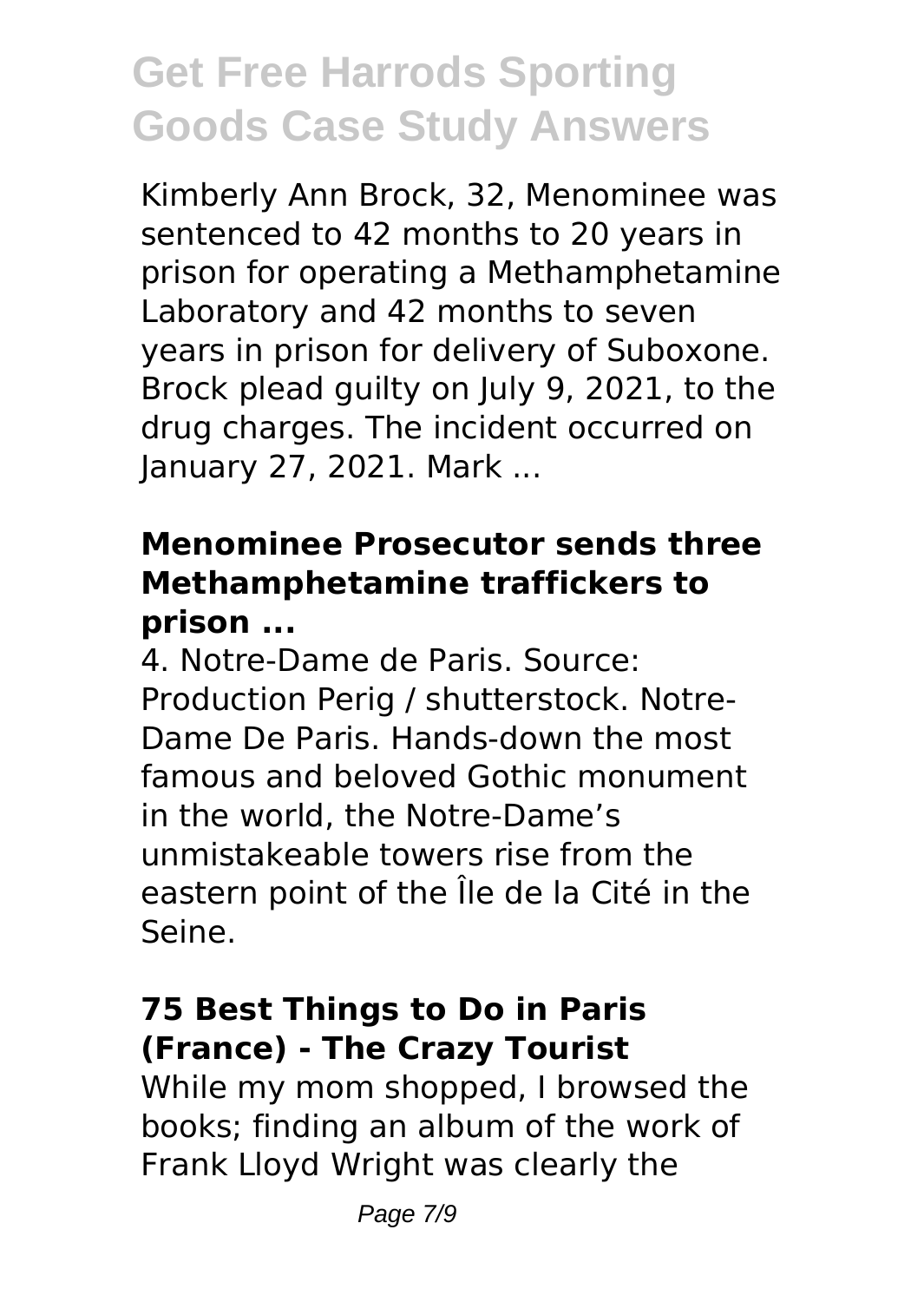moment I decided to study architecture. Up until the 1970s, Hudson's still had paint, hardware, sporting goods, health and beauty aids, etc. As the 80s approached, these departments shrunk to the degree that they became meaningless.

#### **The J. L. Hudson Co., Detroit, Michigan - The Department Store Museum**

FOX FILES combines in-depth news reporting from a variety of Fox News onair talent. The program will feature the breadth, power and journalism of rotating Fox News anchors, reporters and producers.

### **Fox Files | Fox News**

Global Business Software and Appliance Agreement (English) Welterweiter Vertrag Uber UnternehmensSoftware und/oder Gerate (German) Contrato de Licencia Global de Uso de Software y/o Dispositivos Trend Miro (Spanish)